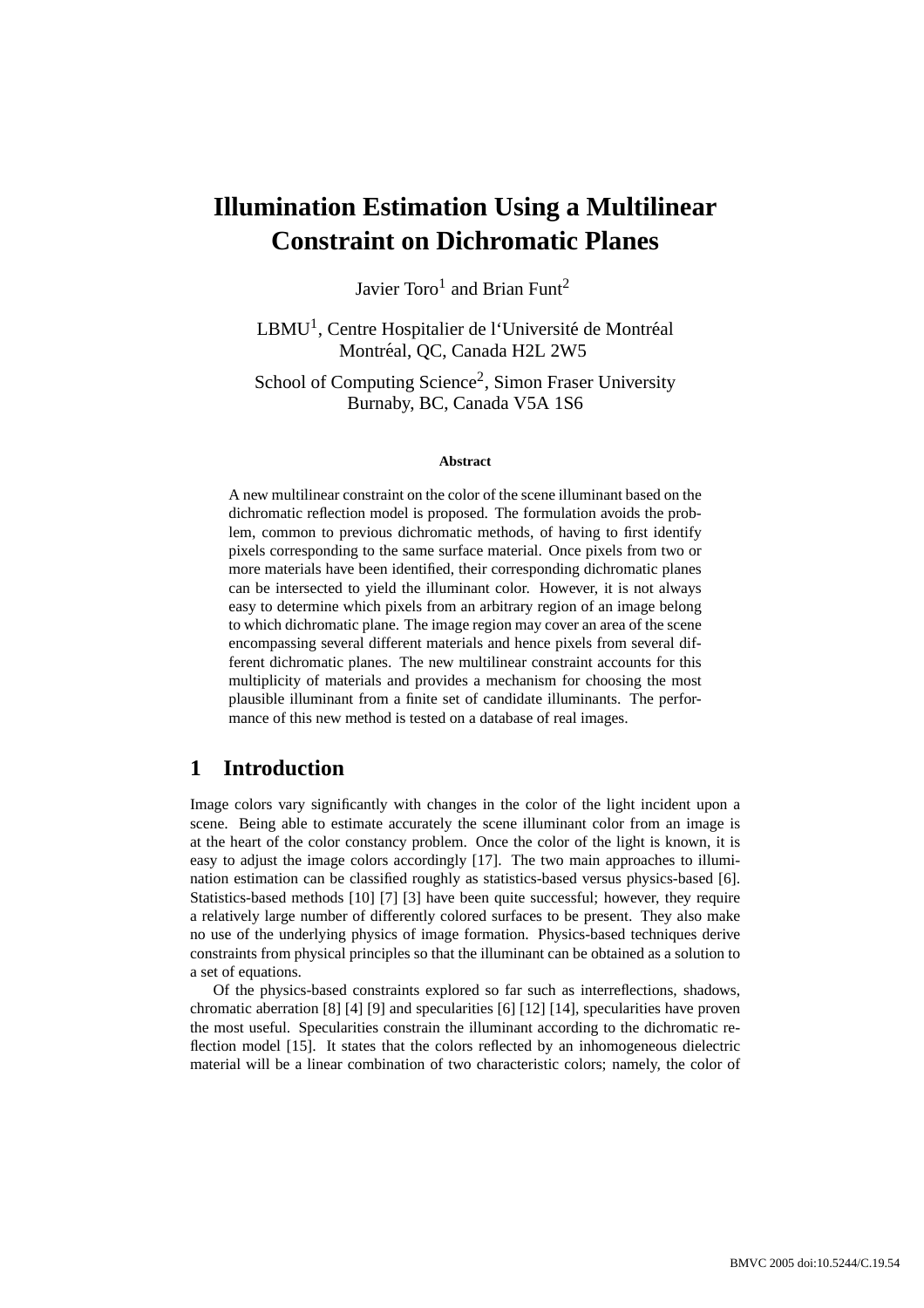the specular component reflected from the air-surface interface and the color reflected from the body of the material. If neutral interface reflection is further assumed [13], as it is customary, then the chromaticity of the specular reflection is the same as that of the illuminating light.

Under the dichromatic model, the image colors observed from a surface patch of a single material must lie on a plane in color space. Given two different surface patches illuminated by the same light, the color of the light can be estimated as the intersection of the two dichromatic planes. Although this method has been shown to work [5] [6] [14], it requires *a priori* knowledge as to which image colors emanate from a single material.

The approach proposed here also exploits the dichromatic model constraint, but overcomes the requirement that image colors be pre-grouped in terms of scene materials. This is achieved by describing the image colors in terms of a multilinear model consisting of several planes simultaneously oriented around an axis defined by the color of the illuminant. From a set of candidate colors, the color of the light is estimated by assessing how well each of the candidates explains the observed color response under the assumption that the observed response can be described by a certain fixed number of coexisting linear models. The resulting multilinear constraint is reformulated into a set of simultaneous linear equations using a Veronese projection. The smallest eigenvalue of the resulting matrix provides a quantitative measure of how well a candidate illuminant explains the image data. The candidate exhibiting the smallest eigenvalue is then chosen as representative of the scene illuminant.

#### **2 The Dichromatic Reflection Model**

The dichromatic reflection models [15] asserts that the colors displayed by an inhomogeneous dielectric material live in a two-dimensional subspace of the color space. This two-dimensional subspace is ordinarily referred to as the dichromatic plane of the material. Under the assumption of neutral interface reflection [13], this subspace is the span of two characteristic colors: the color of the illuminating light and a color that depends on the reflection properties of the observed material. Note then that if different materials are illuminated by the same light, the colors that these materials display lie on a finite collection of two-dimensional subspaces and that the intersection of this collection is a one-dimensional subspace which is the span of the color of the light.

# **3 A Constraint on the Observed Colors**

The dichromatic reflection model constrains how the observed colors must distribute in color spaces. As mentioned in the previous section, they must organize into a particular collection of two-dimensional subspaces. In our approach, instead of looking at the constraint in color space, a reduced space is used to develop a multilinear constraint on the observed colors. The proposed constraint is then employed for the estimation of the light.

Given the RGB image of a scene that complies with the dichromatic reflection model, suppose that the color of the illuminating light is known. Then, the projection of the observed colors onto the two-dimensional subspace that is orthogonal to the color of the light is a collection of one-dimensional subspaces of the aforementioned two-dimensional subspace. Note that if the number of different materials observed in the scene is equal to *n*,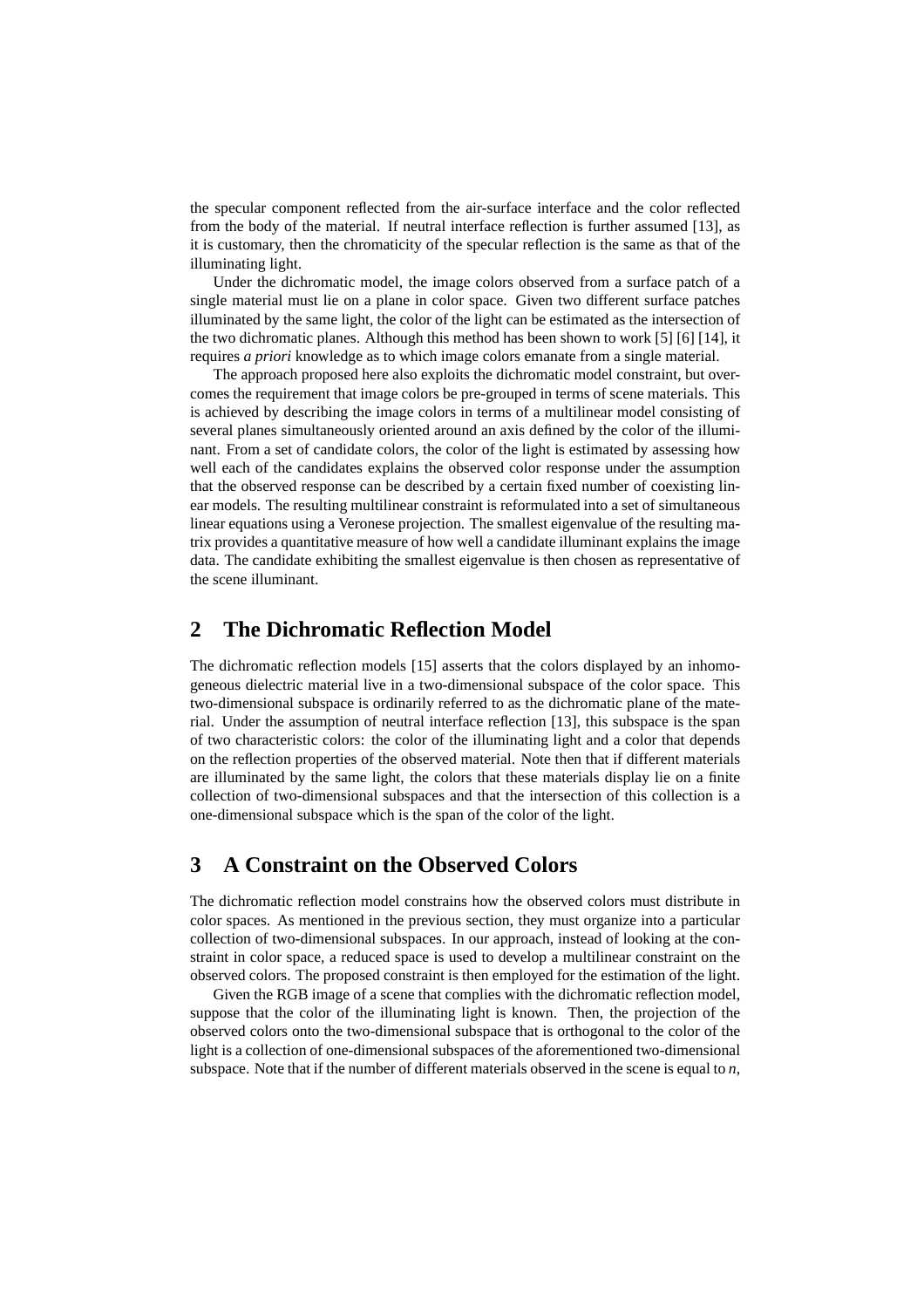the number of one-dimensional subspaces is also equal to *n*. Also note that if the observed colors are projected onto a subspace orthogonal to a light whose chromaticity is different from that of the actual light, then the projected colors do not necessarily reside within a collection of *n* one-dimensional subspaces. This observation is core to the approach proposed here for the estimation of the light.

Developing on this observation, assume that  $\mathbf{m}_1$  and  $\mathbf{m}_2$  are some orthonormal basis of the two-dimensional subspace that is orthogonal to the color of the light (which is denote here by vector **w**). The projection of any color  $c(\mathbf{x})$  into the subspace defined by vectors  $m_1$  and  $m_2$  can then be written as:

$$
\mathbf{d}(\mathbf{x}; \mathbf{w}) = M(\mathbf{w})\mathbf{c}(\mathbf{x}),\tag{1}
$$

where  $M(\mathbf{w})$  is a 2  $\times$  3 matrix derived from the orthonormal basis as:

$$
M(\mathbf{w}) = \left[ \begin{array}{c} \mathbf{m}_1^T \\ \mathbf{m}_2^T \end{array} \right].
$$
 (2)

Suppose that **w** is the color of the actual illuminating light. Then, since each projected color  $\mathbf{d}(\mathbf{x}; \mathbf{w})$  must lie on one of the *n* one-dimensional subspaces, there must be a collection of two-dimensional vectors  $\{\mathbf{u}_i\}_{i=1}^n$  such such that  $\mathbf{d}(\mathbf{x}; \mathbf{w})^T \mathbf{u}_i = 0$  for some  $i \in \{1, \ldots, n\}$ . Therefore any projected color also satisfies:

$$
\prod_{i=1}^{n} \mathbf{d}(\mathbf{x}; \mathbf{w})^T \mathbf{u}_i = 0.
$$
 (3)

This is the multilinear constraint on the observed colors that we use for the estimation of the light. Since the constraint is developed on a subspace that is orthogonal to the light (vector **w**), note that the constraint is also satisfied for any other color of the light written as  $k**w**$ ,  $k \neq 0$ . Consequently, from this equation it is only possible to estimate the chromaticity of the illuminating light, not its intensity. Also note that if there are at least two materials whose color responses differ sufficiently that they properly fill their corresponding subspaces (i.e., not a degenerate one-dimensional subspace), then the color of the light satisfying (3) is unique up to a multiplicative factor. Clearly, if the observed colors are sufficiently varied, then the projections of the colors onto any other two-dimensional subspace (orthogonal to any other arbitrary light that is not in the span of the actual illuminant) will not reside within a collection of *n* one-dimensional subspaces, but within a larger collection of such subspaces.

#### **4 Estimating the Color of the Light**

To estimate the color of the illuminating light, we assume that there is a finite set of candidate lights to choose from. We then check how well each of these candidates explains the observed color response.

Consider the image of a scene satisfying the dichromatic reflection model under the assumption of neutral interface reflection. Assume that there are *n* different materials in the imaged scene. Then, from Equation (3), we can see that a given candidate light is the best explanation of the observed colors if there is a set of *n* vectors  $\{\mathbf{u}_i\}_{i=1}^n$  such that Equation (3) holds. This seems to require that in order to judge whether or not a candidate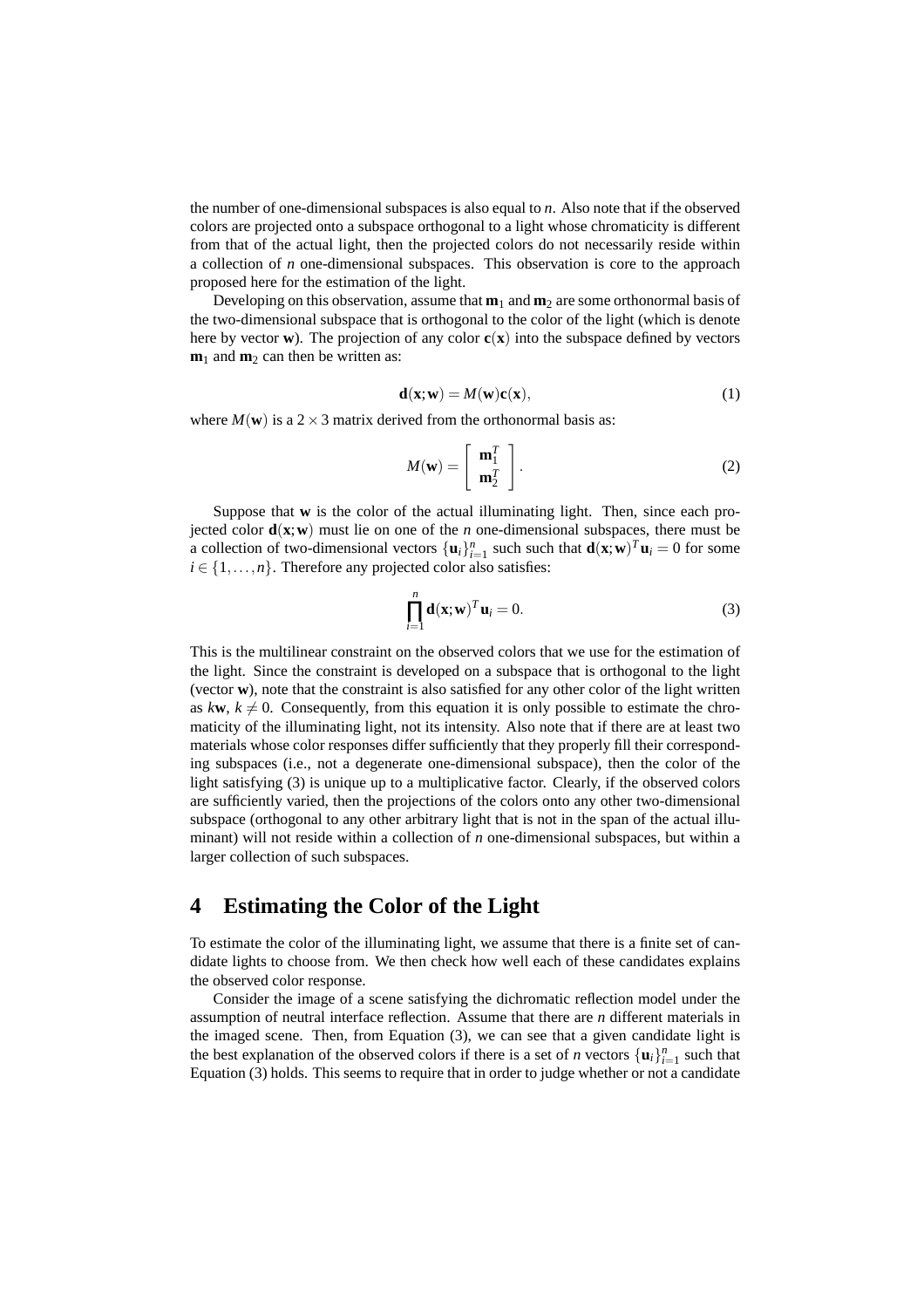light is the actual illuminant, we must first estimate the **u**'s. However, as will be shown next, this turns out not to be necessary.

Let us begin by considering how the **u**'s may be estimated. Clearly, estimation of the **u**'s from Equation (3) is a nonlinear problem. Nevertheless, we note that by recasting Equation (3), this nonlinear problem can be partially rendered into a linear one. Multiplying out (3), it is not difficult to verify that the equation can be written as the sum of  $n+1$ terms of the form  $d_1^{n_1} d_2^{n_2}$   $(n_1 + n_2 = n)$  with associated coefficients depending on  $\{\mathbf{u}_i\}_{i=1}^n$ . The totality of these terms can be represented using the Veronese map of degree *n* on two variables  $(\mathbf{d} = [d_1 \ d_2]^T)$ , which is written as:

$$
\mathbf{v}_n(\mathbf{d}) = [d_1^n \quad d_1^{n-1} d_2^1 \quad d_1^{n-2} d_2^2 \quad \dots \quad d_2^n]^T. \tag{4}
$$

Denote the overall coefficient associated with the term  $d_1^{n_1} d_2^{n_2}$  as  $a_{n_1,n_2}$ . Then, Equation (3) can be recast as:

$$
v_n(\mathbf{d}(\mathbf{x}; \mathbf{w}))^T \mathbf{a}_n = \sum a_{n_1, n_2} d_1(\mathbf{x}; \mathbf{w})^{n_1} d_2(\mathbf{x}; \mathbf{w})^{n_2} = 0,
$$
\n(5)

which is a linear expression on the coefficients  $a_n$ . Note that if we can solve for the coefficients  $a_n$ , then from  $a_n$  we can solve for the **u**'s by using a technique for polynomial factorization. The coefficients  $\mathbf{a}_n$  can be solved for by constructing a system of linear equations using colors from different image locations  $\{x_i\}_{i=1}^m$ ,  $m \ge n+1$ . Stacking (5) in matrix form, the resulting system can be written as:

$$
\Lambda_n \mathbf{a}_n = \begin{bmatrix} v_n(\mathbf{d}(\mathbf{x}_1; \mathbf{w}))^T \\ v_n(\mathbf{d}(\mathbf{x}_2; \mathbf{w}))^T \\ \vdots \\ v_n(\mathbf{d}(\mathbf{x}_m; \mathbf{w}))^T \end{bmatrix} \mathbf{a}_n = \mathbf{0}.
$$
 (6)

Vidal *et al.* [16] proved that the rank of a matrix with the same structure as that of the  $m \times (n+1)$  matrix  $\Lambda_n$  is equal to *n* if among the considered colors (using the terminology of our particular problem), there are colors from the *n* different materials observed in the scene (which is ensured if all observed colors are considered). From this result, it immediately follows that a candidate color **w** is the actual color of the light if the smallest eigenvalue of matrix  $\Lambda_n^T \Lambda_n$  is equal to zero. Indeed, in the least-square sense, the problem of finding a coefficient  $\mathbf{a}_n$  satisfying (6) can be written as  $\min_{\mathbf{a}_n} ||\Lambda_n \mathbf{a}_n||^2 = \min_{\mathbf{a}_n} \mathbf{a}_n^T \Lambda_n^T \Lambda_n \mathbf{a}_n$ . Since matrix  $\Lambda_n$  has rank *n*, the null space of the  $(n+1) \times (n+1)$  matrix  $\Lambda_n^T \Lambda_n$  has dimension equal to 1.

We see then that it is possible to assess whether or not a candidate light is the actual illuminating light simply by inspecting the smallest eigenvalue of  $\Lambda_n^T \Lambda_n$ . There is no need to solve for the **u**'s. In practice, due to noise or nonconformance of the observed colors to the assumed color image formation model, this eigenvalue does not vanish. Nevertheless, from the given set of candidate lights, the light whose smallest eigenvalue is minimum across the set of smallest eigenvalues is chosen as the illuminating light.

Vidal *et al.* [16] also showed that the number of different models (the number of different materials in the scene) can be estimated from a rank constraint on matrix Λ*n*. Here, we simply assume that a fixed number of materials do coexist. This assumption is made relying on the observation that, in principle, the constraint of Equation (3) remains valid even if a number of different models larger than the actual value is used to formulate the constraint [16].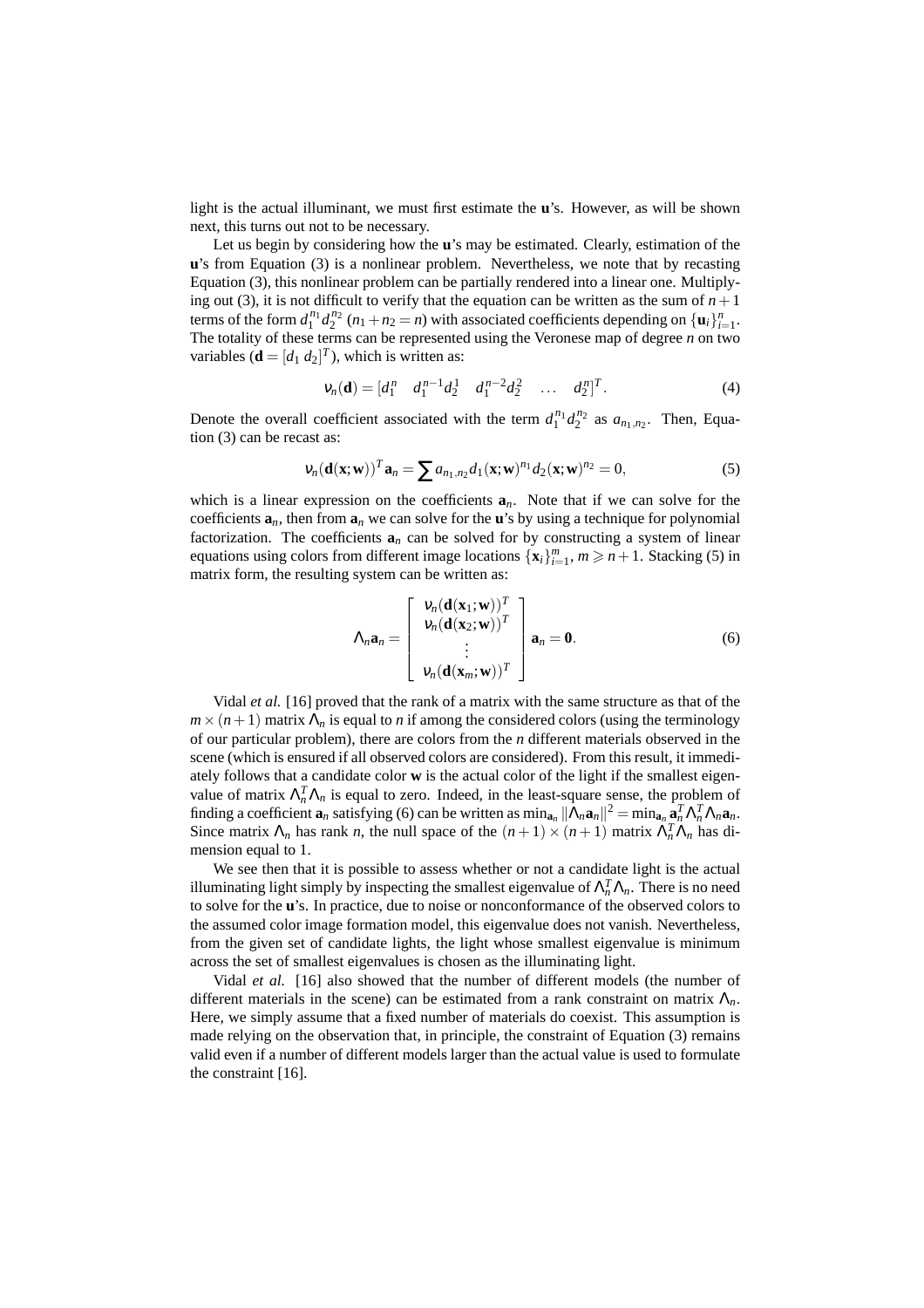#### **5 Experimental Results**

To assess the performance of the proposed approach, we carried out experiments on the database produced at the Computational Vision Lab, Simon Fraser University [2]. This database is populated with images that do not strictly observe the assumptions on color image formation laid down by the dichromatic reflection model. Nevertheless, by such an assessment we seek to determine how the proposed algorithm performs in unconstrained natural scenes as well as to establish a comparison with the main statistics-based techniques.

The SFU database contains images of 32 scenes under 11 different illuminants. These images are divided into four categories: (1) *mondrian*, a set of images with minimal specularities; (2) *specular*, images with non-negligible dielectric specularities; (3) *metallic*, images with metallic specularities; and (4) *fluorescent*, images of scenes with at least one fluorescent surface.

As a strategy to maintain a moderate computational cost, we split any given image into non-overlapping regions so that we can then use a constraint with a relatively small number of models on each of these regions. We assume that in a smaller region the number of coexisting materials is also likely to be smaller. Next, from each block, we obtain a measure of how well each candidate light explains the observed colors. The average of these measures across all blocks is then used as an overall assessment of each light. In our experiments, images are split into blocks of  $200 \times 200$  pixels, and it is assumed that in any of these blocks up to 4 different materials coexist. The 11 lights used to construct the database are taken as the candidate lights.

Tables 1 and 2 show the performance of the proposed approach. Table 1 shows the chromaticity error measured as the Euclidean distance between the chromaticity of the actual and the estimated light. In Table 2 the performance is shown as the angular difference in degrees between the estimated and the actual values of the light. In both tables, results are reported by the mean, the median and their corresponding 95% confidence intervals (c.i.). The mean has been used to report the performance of major statistics-based techniques [1]. More recently, the median has been advocated as a more appropriate measure of the central tendency of measured errors [11]. The confidence interval gives some idea about how uncertain we are about the measured statistics.

Overall, the errors reported in Tables 1 and 2 are higher than those produced by the best performing algorithms reported in [1]. Nevertheless, the approach shows a better or comparable performance to that of commonly used algorithms such as the gray world method. Note that there is a noticeable difference between the mean and median values. This is an indication that there are a few images with high errors. We inspected the images with a chromaticity error higher than 0.2. This is an ensemble of 31 images out of the 518 comprising the database. To test the validitiy of the assumption that each image block contains 4 materials, we re-estimated the illuminant on this ensemble assuming 8 models. We then compared the errors between the two set of results. To this end, for a given image of the ensemble, we measured the difference between the errors of the newly and the previously estimated light. If this difference is negative, the newly estimated light is better. Out of the 31 images in the ensemble, 13 had a negative difference, with a mean of −0.096; 7 images, a positive difference, with a mean of 0.035. We also re-estimated the light using a partition of  $100 \times 100$  non-overlapping blocks, and 4 models. In this test, 10 images had a negative difference, with a mean of  $-0.172$ ; 2 images, a positive difference,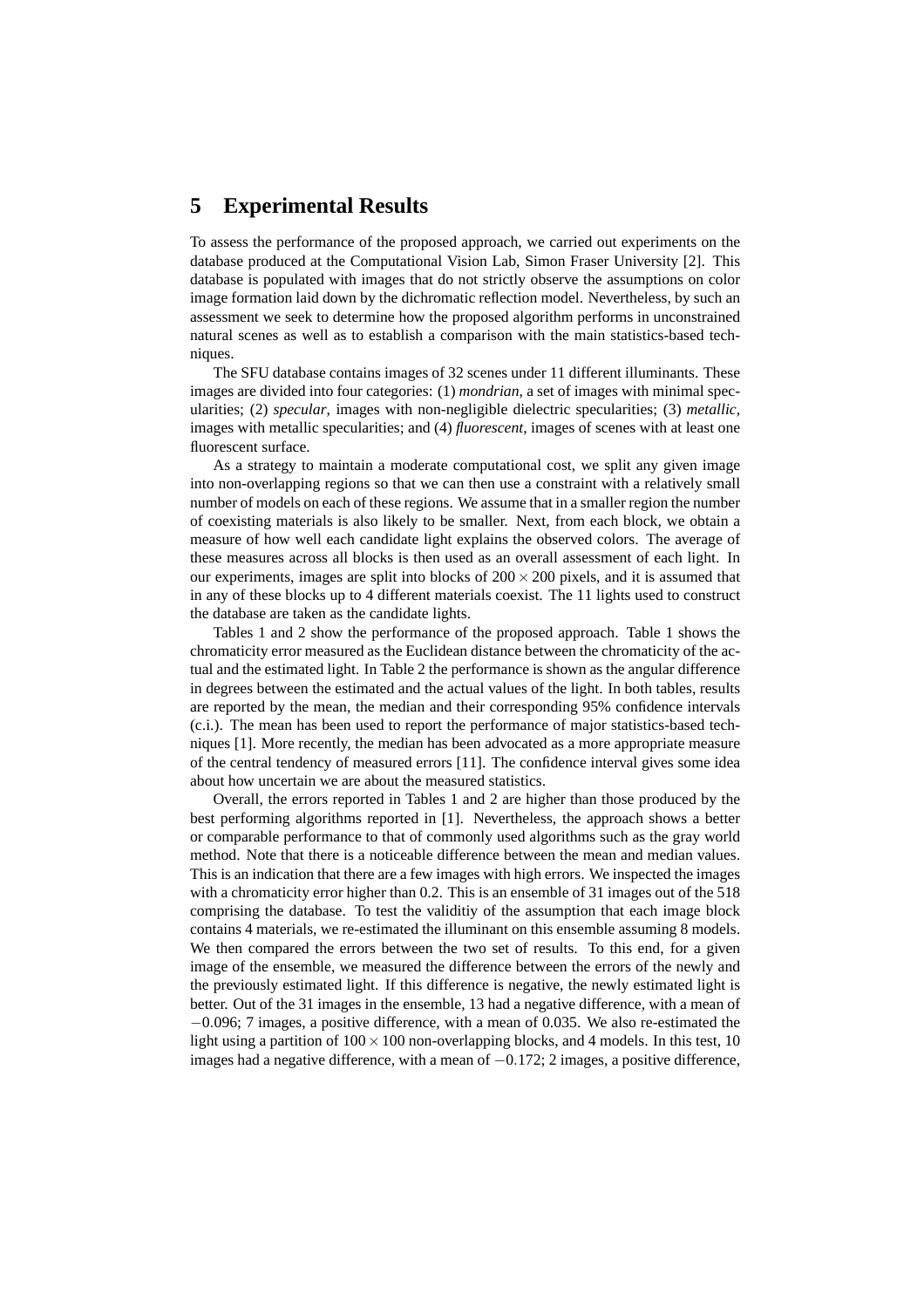with a mean of 0.032. These tests suggest that the overall accuracy might be improved by a better estimate of the number of materials appearing in each region. Underestimating the number causes the multilinear constraint to be violated; overestimating requires more computation.

|             | mean  | 95% c. i.       | median | 95% c. i.       |
|-------------|-------|-----------------|--------|-----------------|
| dataset     | 0.070 | $0.063 - 0.076$ | 0.050  | $0.044 - 0.058$ |
| mondrian    | 0.059 | $0.050 - 0.068$ | 0.037  | $0.026 - 0.044$ |
| specular    | 0.057 | $0.046 - 0.069$ | 0.046  | $0.037 - 0.052$ |
| metallic    | 0.097 | $0.085 - 0.11$  | 0.092  | $0.075 - 0.104$ |
| fluorescent | 0.059 | $0.045 - 0.074$ | 0.044  | $0.037 - 0.058$ |

Table 1: Errors in rg-chromaticity. Errors obtained using 4 planar models to explain the colors of  $200 \times 200$  blocks. As a measure of the tendency of errors, the mean, median and corresponding confidence intervals (c.i.) are given.

|             | mean  | 95% c. i.      | median | 95% c. i.      |
|-------------|-------|----------------|--------|----------------|
| dataset     | 9.64  | $8.79 - 10.50$ | 7.77   | $6.34 - 7.91$  |
| mondrian    | 8.17  | $6.88 - 9.42$  | 4.30   | $3.76 - 6.34$  |
| specular    | 7.82  | $6.37 - 9.30$  | 7 7 1  | $4.29 - 7.89$  |
| metallic    | 13.63 | 12.01 - 15.31  | 11.92  | $9.67 - 14.32$ |
| fluorescent | 787   | $6.13 - 9.84$  | 634    | $5.54 - 7.91$  |

Table 2: Angular errors in degrees. The estimate of the light is obtained by averaging the assessment of each candidate over non-overlapping  $200 \times 200$  blocks of the images under the assumption that in each block up to 4 different materials coexist.

# **6 Concluding Remarks**

In this paper, an approach for estimating the color of the illuminating light based on the dichromatic reflection model has been proposed. We have shown that through a multilinear constraint on the observed colors it is possible to evaluate how well these colors are explained by a given candidate light. This evaluation is carried out by inspecting the smallest eigenvalue of a matrix that is derived from the observed colors, the color of the candidate light, and an assumption as to the number of different materials expected to be present. Experiments on the SFU database show promising results. The approach eliminates the need for grouping image colors in terms of materials that is usually required for methods based on intersecting dichromatic planes.